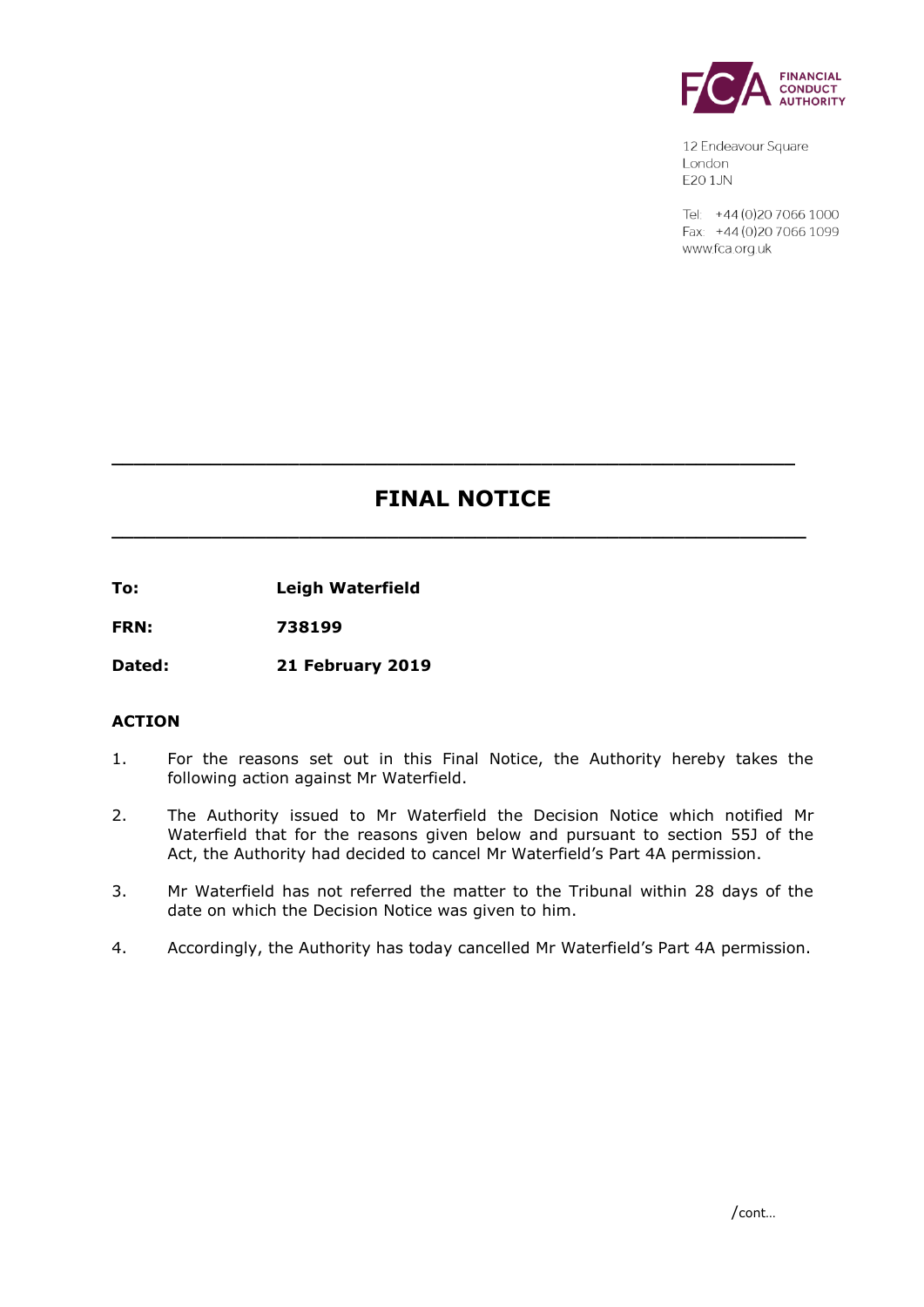## **DEFINITIONS**

5. The definitions below are used in this Final Notice:

"the Act" means the Financial Services and Markets Act 2000;

"the Authority" means the Financial Conduct Authority;

"the Decision Notice" means the Decision Notice issued by the Authority to Mr Waterfield dated 1 November 2018;

"the Overdue Balance" means the outstanding sum of £151, owed by Mr Waterfield to the Authority for annual fees and levies for the period 1 April 2017 to 31 March 2018, which was due for payment by 18 November 2017;

"the Principles" means the Authority's Principles for Businesses;

"the suitability Threshold Condition" means the threshold condition set out in paragraph 2E of Schedule 6 to the Act;

"the Threshold Conditions" means the threshold conditions set out in Schedule 6 to the Act;

"the Tribunal" means the Upper Tribunal (Tax and Chancery Chamber);

"the Warning Notice" means the Warning Notice issued by the Authority to Mr Waterfield dated 10 October 2018; and

"Mr Waterfield's Part 4A permission" means the permission granted by the Authority to Leigh Waterfield pursuant to Part 4A of the Act.

## **REASONS FOR THE ACTION**

- 6. On the basis of the facts and matters and conclusions described in the Warning Notice, and in the Decision Notice, it appears to the Authority that Mr Waterfield is failing to satisfy the suitability Threshold Condition, in that the Authority is not satisfied that Mr Waterfield is a fit and proper person having regard to all the circumstances, including whether Mr Waterfield managed his business in such a way as to ensure that his affairs were conducted in a sound and prudent manner.
- 7. Mr Waterfield has failed to pay the Overdue Balance and he has not been open and co-operative in all his dealings with the Authority, in that Mr Waterfield has failed to respond to the Authority's repeated requests for him to pay the Overdue Balance, and has thereby failed to comply with Principle 11 of the Principles and to satisfy the Authority that he is ready, willing and organised to comply with the requirements and standards of the regulatory system.
- 8. These failures, which are significant in the context of Mr Waterfield's suitability, lead the Authority to conclude that Mr Waterfield has failed to manage his business in such a way as to ensure that his affairs are conducted in a sound and prudent manner, that he is not a fit and proper person, and that he is therefore failing to satisfy the Threshold Conditions in relation to the regulated activities for which he was granted a Part 4A permission.